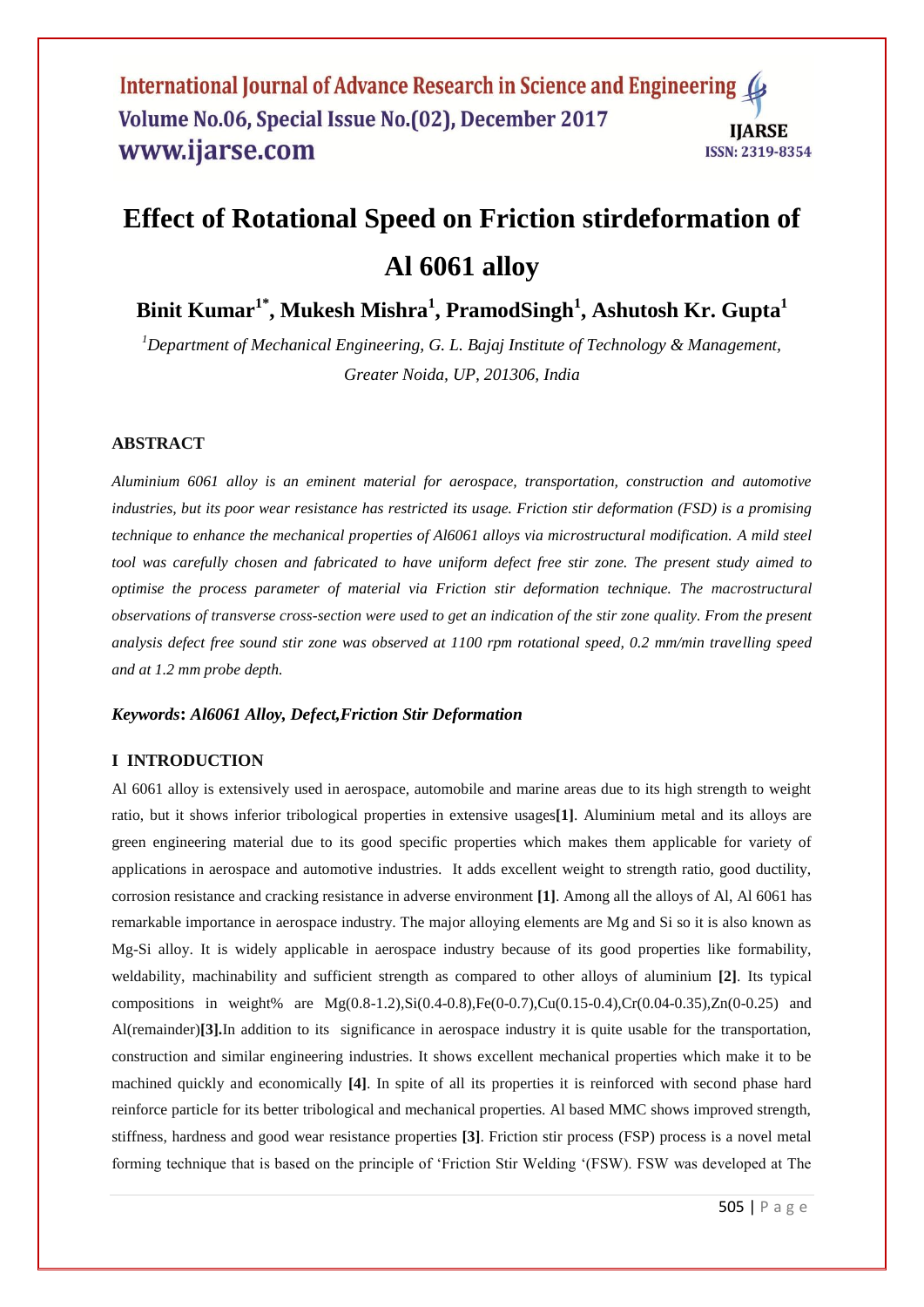#### International Journal of Advance Research in Science and Engineering ( Volume No.06, Special Issue No.(02), December 2017 **IIARSE** www.ijarse.com **ISSN: 2319-8354**

Welding Institute (TWI) of UK in 1991 as a solid–state joining technique, and was initially applicable for aluminium alloys **[5]**. FSD/ FSW is a thermo mechanical deformation method that improves the mechanical properties of material through micro structural modifications **[6].**In FSD process a non- consumable tool of definite geometry rotates and transverse in to the material along an appropriate direction with a specific speed and probe depth. Due to frictional effect between the tool and work piece, frictional heat is generated which causes the plastic deformation in the stirring zone at an elevated temperature or below the melting point of material. Due to the intense plastic deformation grain refinement occurs in the stirring zone through dynamic recrystallization **Fig1[6-7].**In **Fig1** nugget zone is shown which is highly affected by frictional heat so this zone has refined grain as compared to base metal. Second zone is Thermo Mechanically Affected Zone (TMAZ), it consist two types of transition zones from DXZ zone on the advancing side and retreating . Advancing side(AS), where the tool rotates in the same direction of travelling speed and other side is where the tool rotates in the opposite direction of travelling speed is known as retreating side(RS).In TMAZ severe plastic deformation takes place due to shear induced by the tool rotation and its transverse motion. Third zone is Heat Affected Zone (HAZ), which is less affected by the thermal energy of deformation.



Nugget zone or Stirred zone

**Fig. 1: Schematic representation of microstructural changes after Friction stir deformation**

## **II. MATERIAL AND METHODS**

#### **2.1 Materials and Friction Stir deformation**

Starting material utilizes cast Al6061 (Al - 96.50, Mg - 0.97, Si - 1.08 wt. %) alloy for the friction stir deformation (FSD). Friction stir processing was carried out on a rectangular sheet of cast Al6061 alloy of dimensions 10 mm  $\times$  15mm  $\times$  2mm using the Concept Mill 105 milling machine (7 HP spindle capacity of 1.1 kW, 5000 rpm and load capacity of 25 KN). A cylindrical mild steel tool (of dia 6mm, with protruding dia of 3 mm, and a protruding depth of 1.5 mm) was used for FSP. A schematic illustration of the FSP processing and rotational tool is shown in **Fig2** respectively. The FSD trials were done under varied tool rotational speed**Table1**.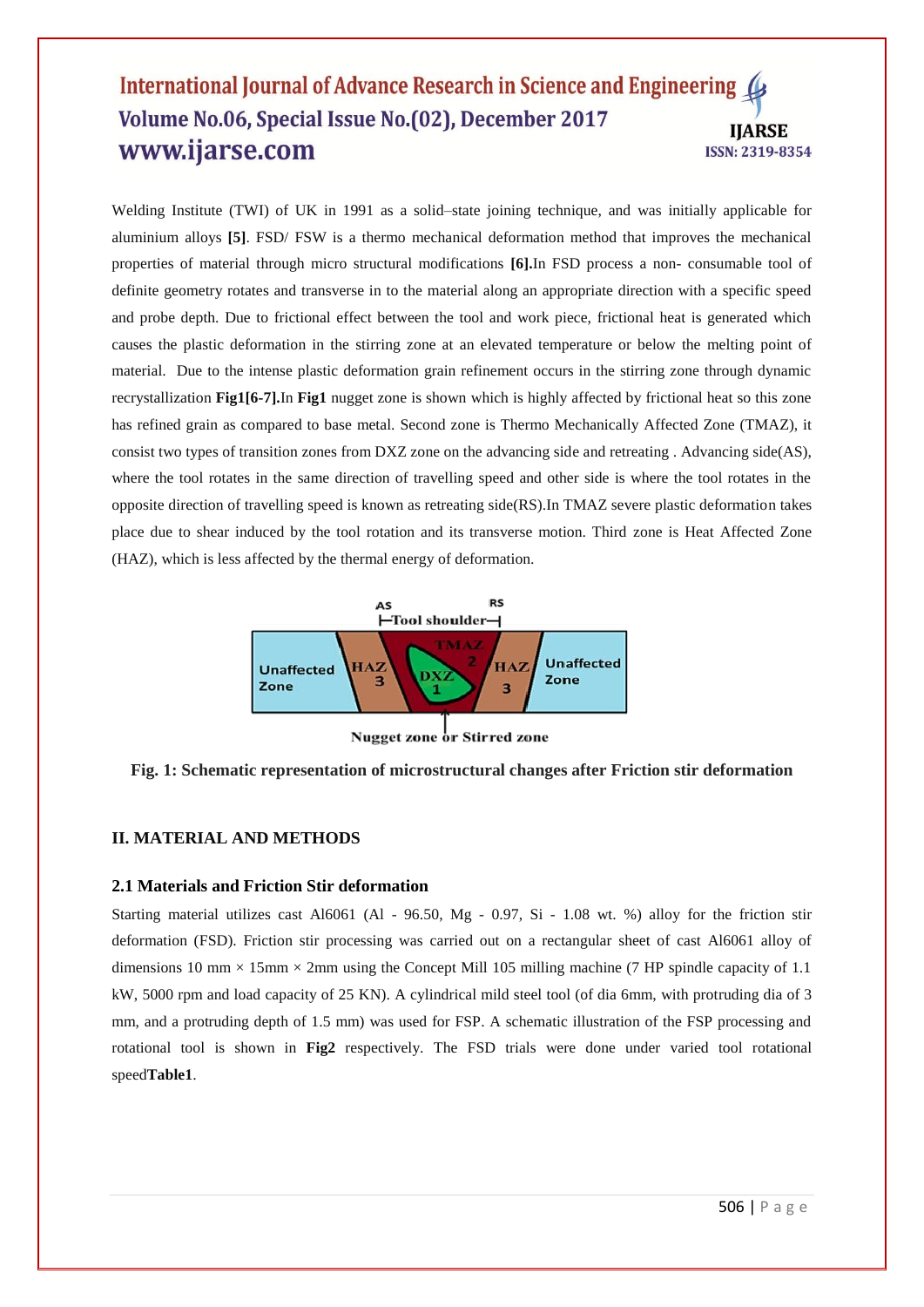International Journal of Advance Research in Science and Engineering 4 Volume No.06, Special Issue No.(02), December 2017 **IIARSE** www.ijarse.com ISSN: 2319-8354



**Fig.2: Schematic representation of: (a) Friction stir deformation (b) Rotating tool** 

| Table 1 Process parameters of aluminium 6061 for Friction stir deformation. |
|-----------------------------------------------------------------------------|
|-----------------------------------------------------------------------------|

| <b>Rotational speed</b> | <b>Travelling speed</b> | <b>Plunge depth</b> |
|-------------------------|-------------------------|---------------------|
| (rpm)                   | (mm/min)                | (mm)                |
| $(1000 - 1400)$         |                         |                     |

## **III FRICTION STIRDEFORMATION OF AL 6061 ALLOY**

## **3.1 Stir width variation with different process parameter condition.**

Friction stir deformation is a promising metal forming technique which is performed for microstructural modification. The main challenging aspect of this process is to optimise the process parameter for defect free stir zone. The important process parameter which affects the stir zone quality is rotational speed of tool as shown in**Fig3**. Stir width changes rapidly from **Fig3a** to **Fig3d** due to rapid frictional heating effect of tool. Also at higher rotational speed above 1500rpm there will be wear and tear effect of tool **Fig4.**

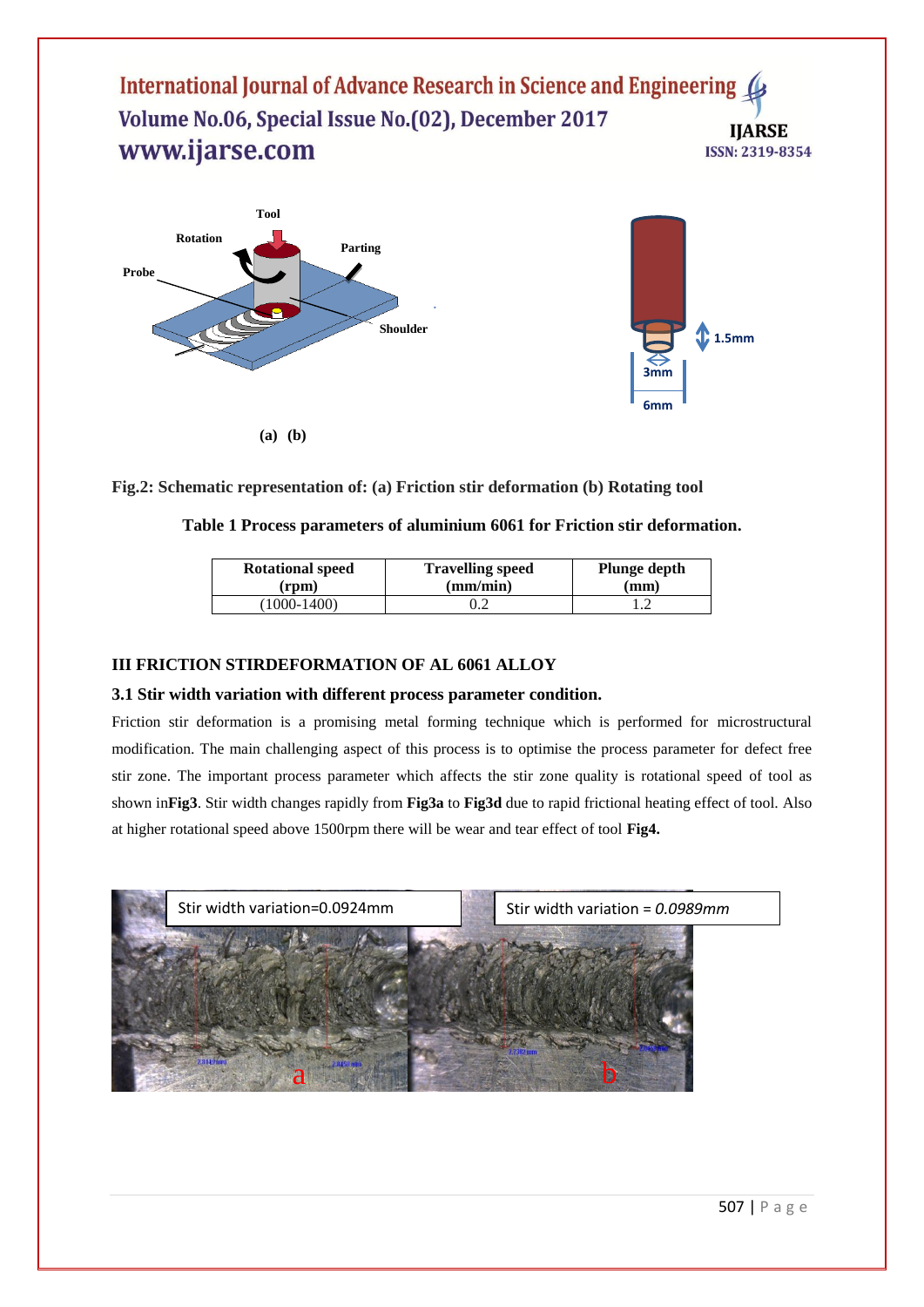## International Journal of Advance Research in Science and Engineering Volume No.06, Special Issue No.(02), December 2017 **IIARSE** www.ijarse.com ISSN: 2319-8354



**Fig3: Friction stir width variation at (a) 1000rpm (b) 1100rpm (c) 1200rpm (d) 1400rpm**



**Fig4:(a) FSD mild steel tool(b) Tool Wear due to excessive heating effect of FSD**

## **3.2 Optimum process parameter optimization for Friction stir deformation**

Friction stir deformed materials are prone to many defects like pin hole, tunnel formation, piping defects, cracks etc. due to improper flow of metal and insufficient consolidation of metal in the FSD ( nugget) region **[8,9]**. Numbers of experiments are carried out to optimize the friction stir process parameter condition. The process parameter like rotational speed, travelling speed and plunge depth need to be optimised for defect free sound stirring zone. In this analysis rotational speed was varied from 1000 rpm-1400 rpm and travelling speed and plunge depth were kept constant to 0.2 mm/min and 1.2 mm respectively. After the processing, macrostructures of all the samples were taken to reveal the quality of the stirring. The macrostructure of the stirred samples are illustrated in **Table 2**. Among all the condition, defect free and sound stirring condition was obtained under the condition of 1100 rpm, travelling speed 0.2 mm/min and plunge depth of 1.2 mm.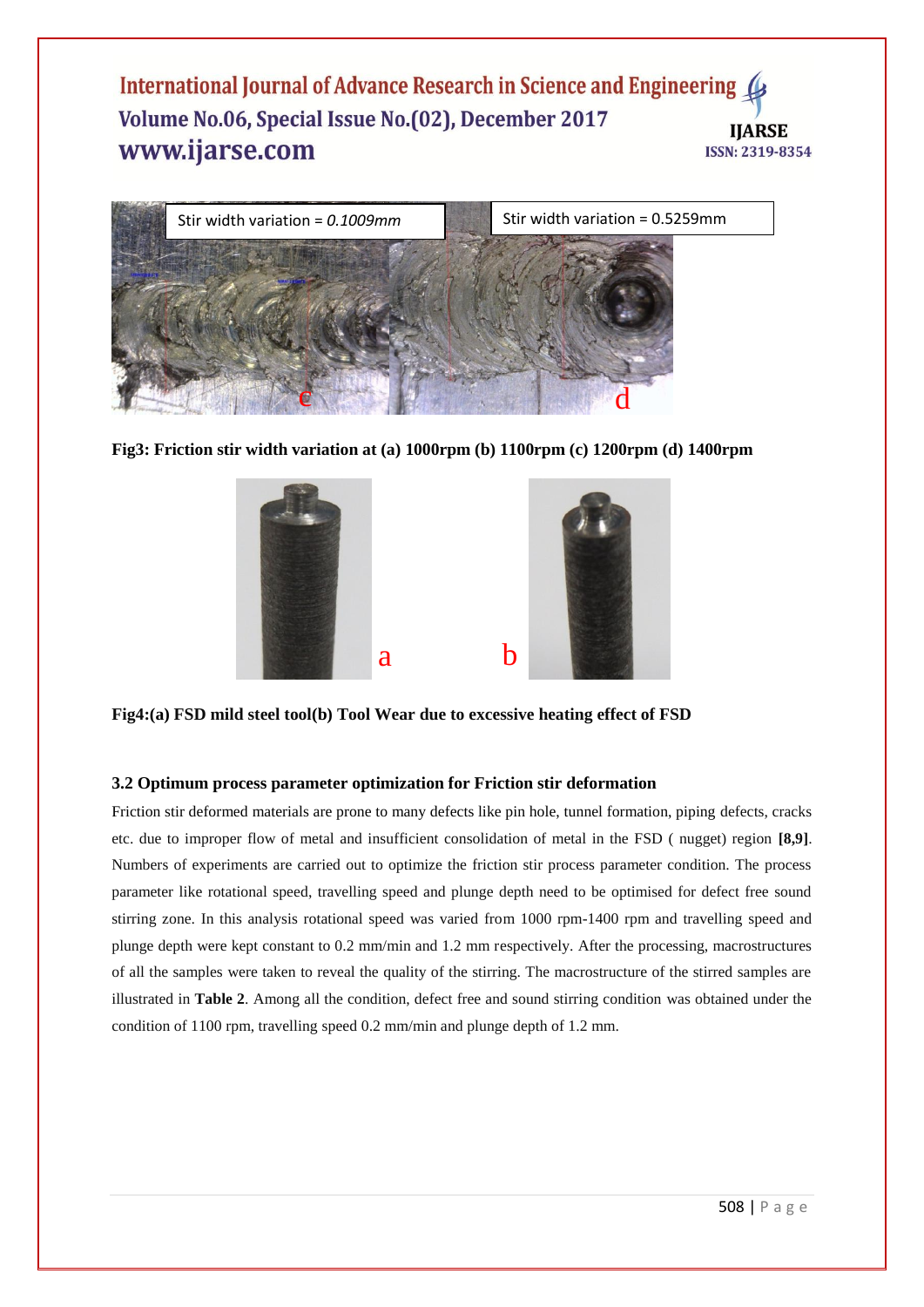## International Journal of Advance Research in Science and Engineering 4 Volume No.06, Special Issue No.(02), December 2017 **IIARSE** www.ijarse.com ISSN: 2319-8354

# **Table 2-Macrostructure images of friction stir deformed Al 6061 sample (travelling speed = 0.2 mm/min, plunge depth = 1.2 mm)**

| <b>Rotational</b><br>speed | Macrostructure |             | <b>Defect</b>                 | Probable reason                                                        |
|----------------------------|----------------|-------------|-------------------------------|------------------------------------------------------------------------|
| (rpm)                      | <b>RS</b>      | <b>AS</b>   |                               |                                                                        |
| 1000                       |                | $200 \mu m$ | Tunnel defect                 | Insufficient heat input in<br>stirring zone [10].                      |
| 1100                       |                | $200 \mu m$ | No defect                     | Adequate heat input and<br>flow of the plasticized metal<br>$[10]$ .   |
| 1200                       |                | $200 \mu m$ | Pin hole in ascending<br>side | Excessive heat input and<br>excessive stirring of material<br>$[10]$ . |
| 1400                       |                |             | Turbulent flow of<br>material | Due to excessive heat<br>generation material flow<br>turbulently [8].  |

## **IV CONCLUSION**

Friction stir deformation of Al6061 is successfully done by using mild steel tool. Rotational speed is optimized to get defect free stir zone. Following conclusion is summarized from our study:

•Defect free stir zone was obtained at 1.2 mm probe depth, 0.2 mm/min travelling speed and at 1100 rpm rotational speed.

## **ACKNOWLEDGMENT**

Author acknowledge Advanced Centre for Material Science, IIT Kanpur for extending the, defect analysis.Prof. Kaustubh Kulkarni is acknowledged for providing Al6061 plates in kind for the study.